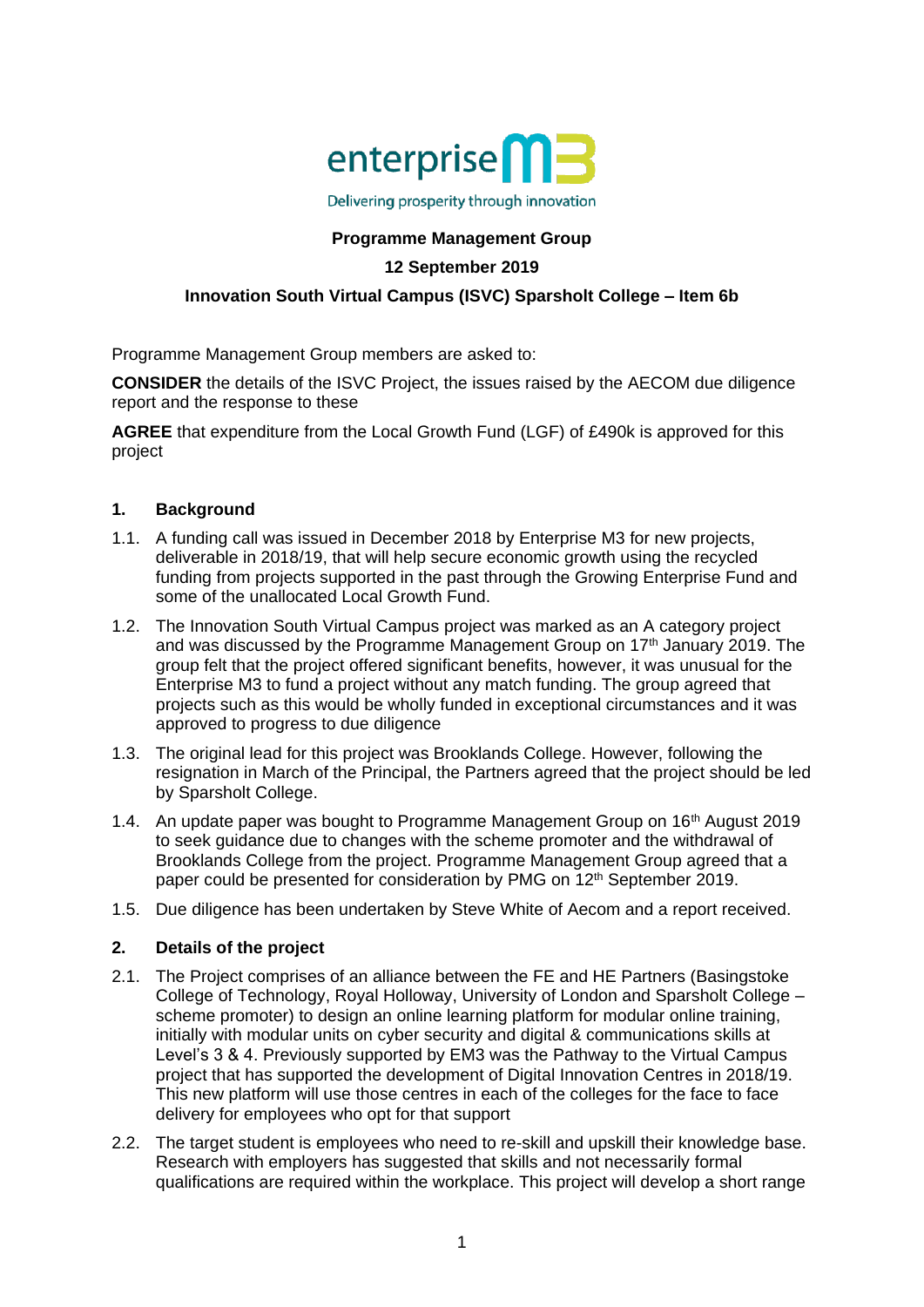of training programmes that will support employees needing a range of skills at different levels. This project will use digital technology to increase the specialist skills of the workforce in response to the needs of employers' and the aims set out the EM3 strategic plan. It will enable rapid upskilling of the existing workforce with specialist skills and enable those retraining or returning to learn industry standard specialist skills with low cost and flexibility.

- 2.3. The plan will be to develop an offer in other areas of need once the platform is established.
- 2.4. All organisations involved in this project are giving time and resources in kind. Following proof of concept, it is planned that the further development of the platform and materials will be supported by business investment in particular from businesses that have benefitted from this project. This will be monitored throughout the project by the steering group. Jeannie Satchell, Head of Skills is the EM3 LEP Strategic Partner on this group.
- 2.5. Project Management support has been given throughout the summer to assist the new Scheme Promoter to review the Student numbers and to focus on the higher training units that will support the regions businesses. The Level 2 units have been withdrawn from the project as these are Education Skills Funding Agency funded. The costs for the project have also been reviewed to ensure that the project is managed within budget.
- 2.6. The College is seeking a grant of £490,000. The grant will support the following:
	- Creation of a virtual digital platform where individual course modules are offered online
	- Provide modules to students at different educational levels
	- Provide flexibility to students to complete modules at various levels that they, or their company requires them to complete (there is no final overarching qualification)
	- Provide a bespoke training package available for every student where they can amass a portfolio of relevant skills
	- Provide tutoring online with the option to also have occasional face-to-face classes
- 2.7. ISVC have identified skills shortages restricting growth and resulting in businesses looking to re-skill existing workers. The needs of businesses change rapidly, and employees are required to possess digital skills at many levels and in many areas
- 2.8. The current model for skills development is considered too slow and expensive as well as not offering enough flexibility to adapt to changing needs. The ISVC proposal is to provide online targeted skills modules, initially at levels 3 and 4 with supporting units in level 5 developed for 2021. The targets are outlined below and will be achieved by the Partners working together to develop these units for delivery within these timescales.

|         | Level 3 | Level 4 | Level 5 |
|---------|---------|---------|---------|
|         | Units   | Units   | Units   |
| 2019/20 | 50      | 30      | ი       |
| 2020/21 | 250     | 80      | 30      |
| 2021/22 | 400     | 150     | 40      |
| 2022/23 | 500     | 300     | 50      |
| 2024/25 | 600     | 400     | 60      |